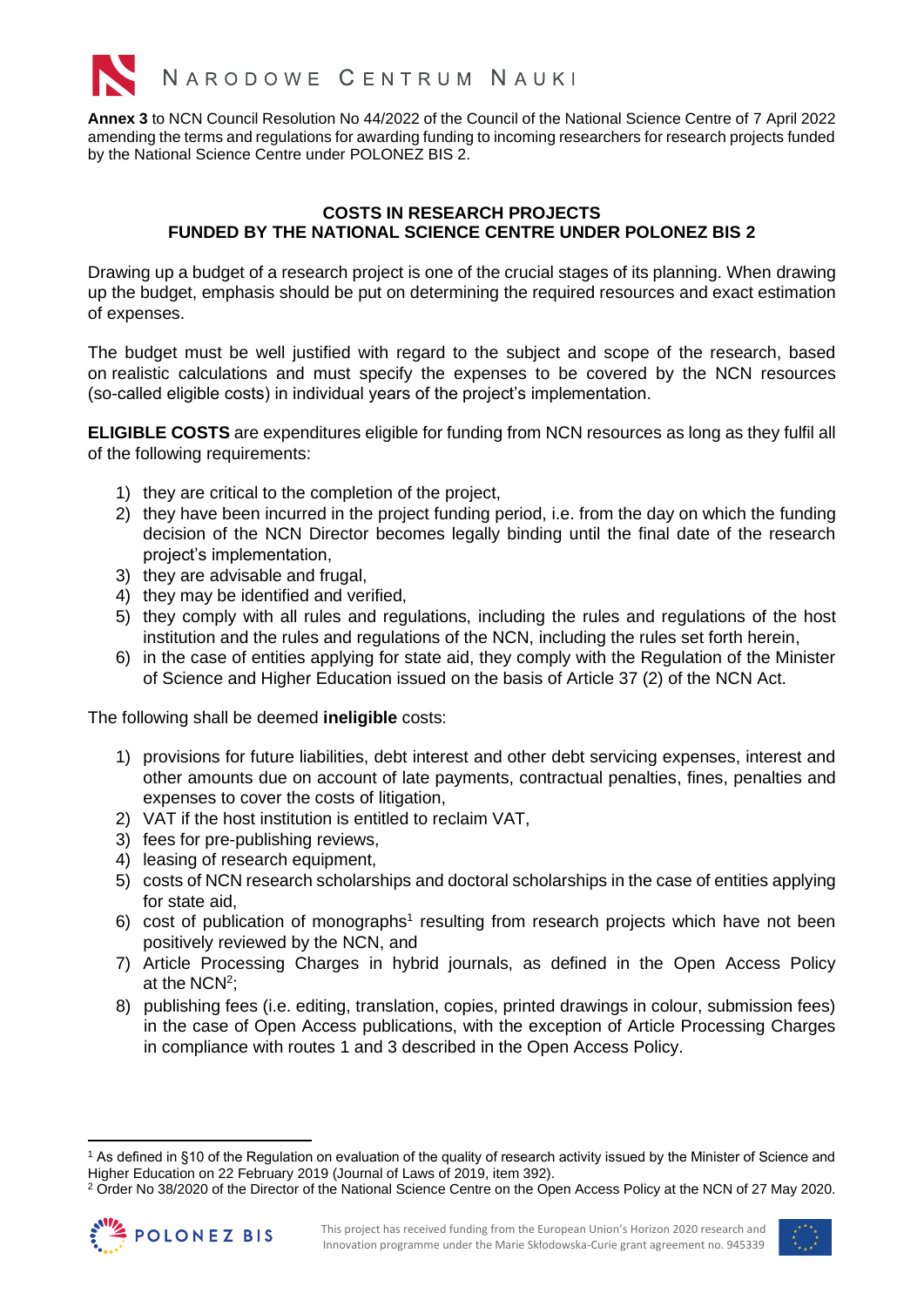

The eligibility of costs is checked during the proposal evaluation, evaluation of the annual report<sup>3</sup>, evaluation of the final report, evaluation of the monographs and during the external control and audit.

Eligible costs are subdivided into direct and indirect costs.

- **1. Indirect costs** are costs indirectly related to the research project and essential for it to be implemented. Indirect costs include:
	- − indirect costs of open access of up to 2% of direct costs that may be spent on open access to publications and research data;
	- − other indirect costs of up to 20% of direct costs that may be spent on costs that are related indirectly to the research project, including the cost of open access to publications and research data.
- **2. Direct costs** are costs directly related to the completion of the research projects and they include:
	- a) costs of salary of the principal investigator
	- b) costs of research, including
		- − salaries of staff assigned or recruited to the project,
		- − costs of research equipment, devices and software,
		- − other direct research expenses.

The following expenses must not be covered from project direct costs:

- 1) salaries of the administrative and financial staff (incl. cost of the administrative officer employed for the minimum working time of 0.25 full-time equivalent; HR services, legal and accounting services, outsourcing of accounting services to an accounting office),
- 2) costs of renovation of facilities,
- 3) costs of adapting/upgrading facilities so that they can meet the needs of the research tasks,
- 4) fees and rent for the use of facilities, property taxes, etc.,
- 5) costs of utilities (electricity, heat, gas and water and other industrial fees, transmission fees, sewage disposal, etc.), telecommunication services (telephone, Internet), postal and courier services, excluding the services referred to in point 2.2.3.C,
- 6) costs of cleaning, janitorial and security services to facilities
- 7) costs of non-life insurance,
- 8) handling and administrative fees,
- 9) costs of banking services, including: opening and maintaining a bank account for the research project, bank fees, foreign exchange losses arising from settlement of transactions in foreign currencies,
- 10) costs of external audits,
- 11) costs of organising conferences, workshops, seminars and meetings (with the exception of costs paid to individuals specified in points 2.2.3.D and 2.2.3.E),
- 12) costs of subscriptions (with the exception of the costs of data and access to data referred to in point 2.2.3.G),
- 13) fees for membership in organisations, associations, etc.,
- 14) costs of proceedings related to conferment of academic degrees/titles, and
- 15) costs of publication of scientific articles or costs of open access to research data, with the exception of services referred to in point 2.2.3.C.

All the expenses outlined above in points 1-15 may be covered as indirect costs.

<sup>&</sup>lt;sup>3</sup> The annual report on the implementation of a POLONEZ BIS 1 project must be submitted by the principal investigator together with the host institution within 60 days following 12 months of project completion.



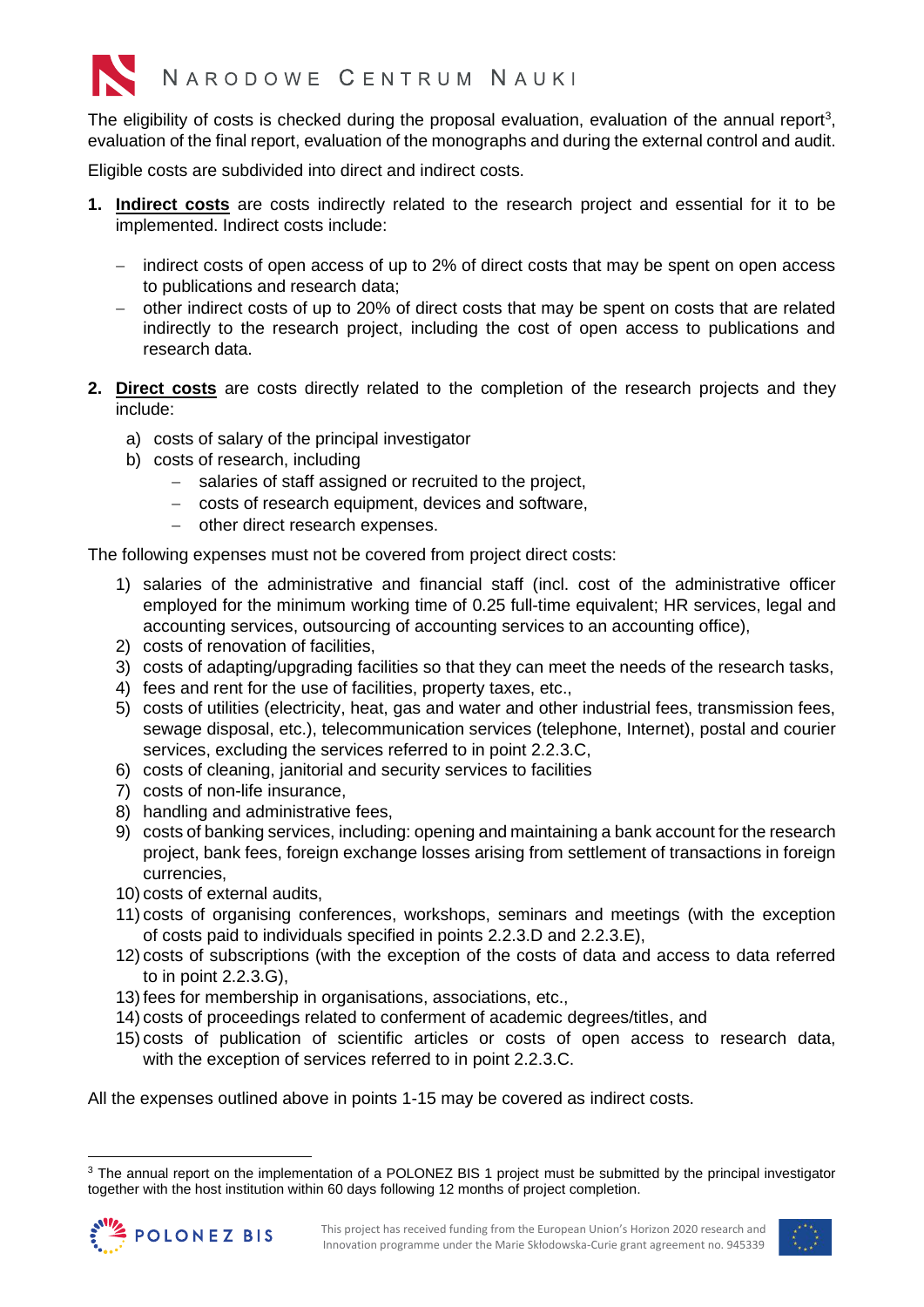

## **2.1. Costs of salary of the principal investigator (applicant)**

Only full-time salary may be planned for the principal investigator in a POLONEZ BIS project, paid by the host institution, under the full-time employment contract. The principal investigator's full-time contract **must not** be shorter than the project funding term.

The host institution shall receive funds to cover the following elements of the principal investigator's salary:

- <span id="page-2-0"></span>a) living allowance - EUR 65,760<sup>4</sup>;
- b) mobility allowance EUR  $41,400^4$ [;](#page-2-0)
- c) family allowance EUR 7,2[0](#page-2-0)0<sup>4</sup>;
- d) special needs allowance EUR 4,8[0](#page-2-0)0<sup>4</sup>.

Living and mobility allowances shall be paid to all principal investigators.

Family and special needs allowances shall be paid to principal investigators who meet the eligibility criteria when submitting their proposals or submit relevant declarations in this regard.

Family allowance shall be paid to the principal investigators who submit a declaration with their proposal that their spouse/partner and/or child/children will relocate to Poland together with them for at least 3 months during the project funding term.

Special needs allowance shall be paid to all applicants who have long-term physical, mental, intellectual or sensory impairments which in interaction with various barriers may hinder their full and effective participation in society on an equal basis with others (Article 1 of the UN Convention on the Rights of Persons with Disabilities, full text in different languages available at: [https://www.un.org/development/desa/disabilities/convention-on-the-rights-of-persons-with](https://www.un.org/development/desa/disabilities/convention-on-the-rights-of-persons-with-disabilities.html#Fulltext)[disabilities.html#Fulltext\)](https://www.un.org/development/desa/disabilities/convention-on-the-rights-of-persons-with-disabilities.html#Fulltext).

The amounts specified in the proposal as due to the principal investigator must not be increased during the project funding term.

The amounts above due to the principal investigator include non-wage labour costs (including health and social security coverage) and other elements of salary funded by the host institution. They shall also cover the additional annual salary (thirteenth salary of the year) if the host institution is bound to pay it.

During the funding period, principal investigators must meet all of the following conditions:

- a) they must not receive any other salary in any form whatsoever granted under the heading of direct costs in research projects funded under NCN calls;
- b) they must not receive any salary from another employer pursuant to an employment contract, including an employer located outside of Poland.

<sup>4</sup> The EUR amounts are converted into PLN according to the EUR exchange rate published by Bank Gospodarstwa Krajowego S.A. in the first exchange rate table of 10 February 2022, where 1 EUR = 4.3514 PLN. The funds converted as such are awarded and transferred to the host institution for the project in PLN, after rounding up the total project costs to the nearest whole value.



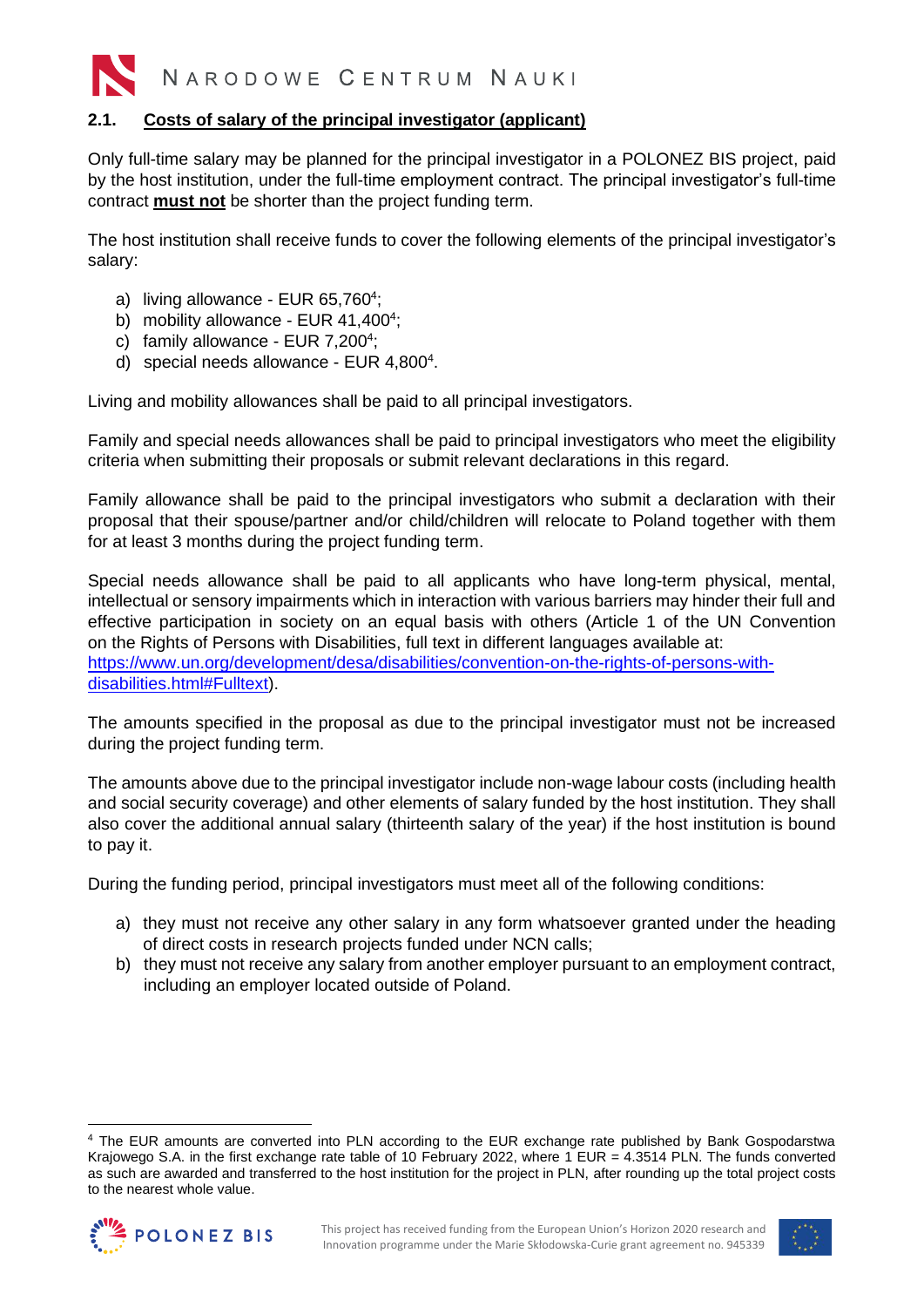

## **2.2. Research expenses**

The costs of research must not exceed EUR 100,000<sup>4</sup>[.](#page-2-0)

## **2.2.1. Costs of staff assigned or recruited to the project<sup>5</sup>**

This category covers the costs of salaries and non-wage labour costs of the members of the research team excluding the principal investigator, i.e. mentor and co-investigators in the project. Salary may be paid pursuant to full-time or part-time employment contracts, civil law contracts or scholarships for students and PhD students.

Research team members remunerated pursuant to an employment contract by a host institution may receive salary under POLONEZ BIS only in a form other than a civil law contract.

**Mentor's salary** must not exceed PLN 2,000 per month.

**Salaries of other co-investigators** should be planned taking into account the period of employment, the scope of work in the project, the workload and the level of professional qualifications required.

**Salaries and scholarships for students<sup>6</sup> and PhD students**<sup>7</sup> involved in project tasks may include:

- a) NCN scholarships for students and PhD students,
- b) doctoral scholarships,
- c) salaries for students and PhD students.

**NCN scholarships for students and PhD students** may be planned, provided that they are awarded pursuant to the Regulations for awarding scholarships for NCN-funded research projects set forth by the NCN Council.

**Doctoral scholarships** may be planned provided that the PhD students meet the requirements set forth in the Act on Higher Education and Science of 20 July 2018, which entitle them to receive doctoral scholarships throughout the performance period of the tasks planned in the project.

**Salaries for students and PhD students** may be planned for employment under full-time or parttime employment contracts or civil law contracts for the completion of tasks in a research project. Students and PhD students employed under employment contracts in the host institution for the project must not be paid salary under a civil law contract.

Students and PhD students may receive remuneration in any form listed under (a)  $-$  (c) above. In the case of projects carried out in an institution for which funding constitutes state aid, funds for students and PhD students can only be planned in the form listed under letter (c).

The total amount of NCN-funded salaries and scholarships intended for an individual student or PhD student in one or more research projects funded by the NCN cannot exceed PLN 5,000 per month. This amount shall not include doctoral scholarships funded in the ETIUDA call nor the salary for the principal investigator in the PRELUDIUM call.

PhD students receiving PRELUDIUM BIS doctoral scholarships must not receive any scholarship or other salary granted under the heading of POLONEZ BIS direct costs.

<sup>7</sup> Participants in doctoral programmes pursuant to the Act on Higher Education of 27 July 2005 or post-graduate students at doctoral schools pursuant to the Act on Higher Education and Science of 20 July 2018.





<sup>5</sup> Staff assigned or recruited to the project are not subject to restrictions set forth in point 2.1.

<sup>&</sup>lt;sup>6</sup> Students of first or second-cycle degree programme or uniform Master's studies at universities in Poland.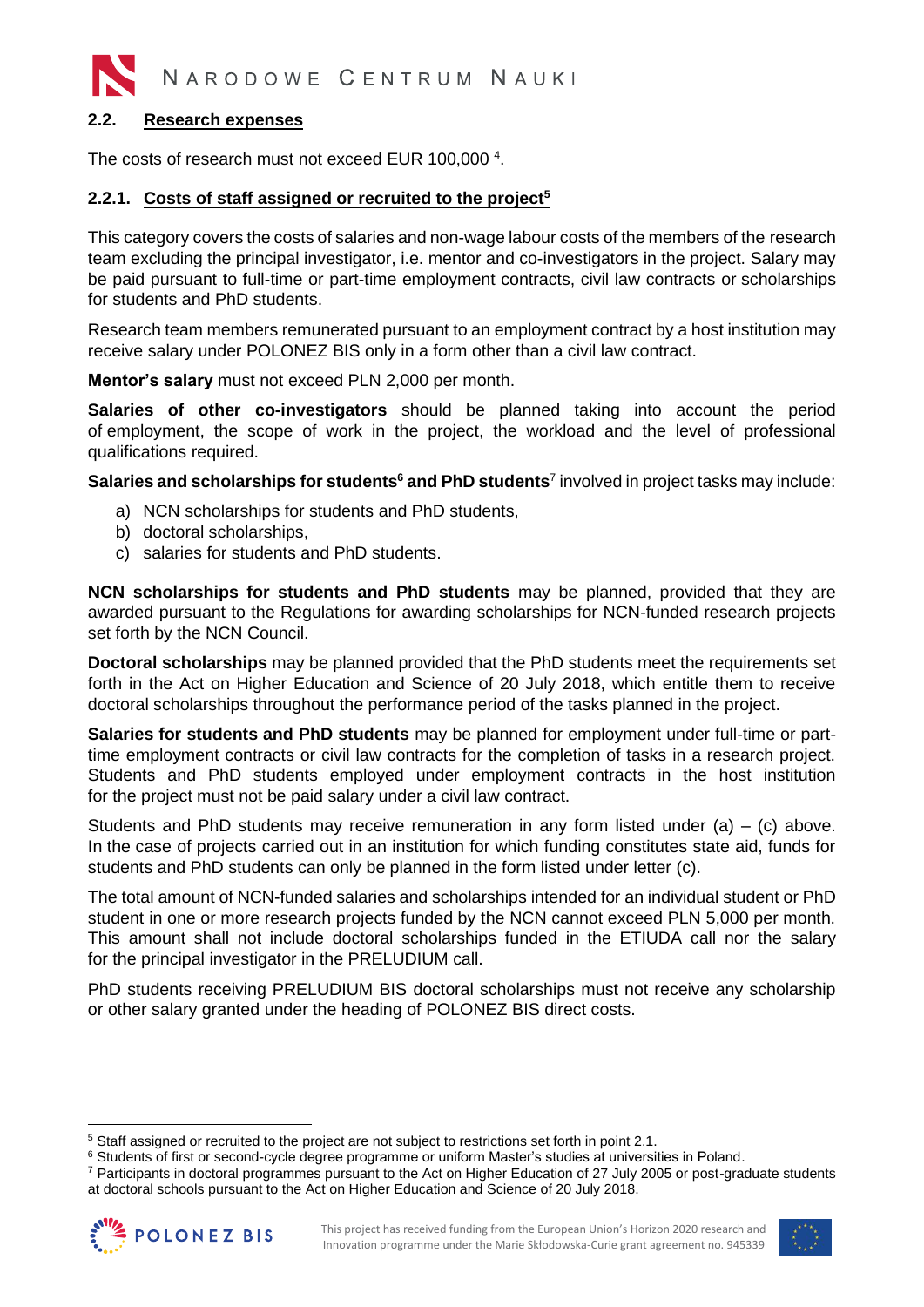

**2.2.2 Costs of research equipment, devices and software** – this category covers the costs of purchase or construction of research equipment, other devices and software crucial to research. Project funds may be used to finance or co-finance the purchase or construction of research equipment and IT infrastructure with a value of up to EUR 2,500 per unit<sup>4</sup>[.](#page-2-0)

**Research equipment** (as defined by the Central Statistical Office) shall mean a set(s) of testing, measurement or laboratory apparatus of limited application and high technical parameters (usually several orders of magnitude higher than typical apparatus used for production or exploitation purposes), which in accordance with the host institution's accounting policy constitute the host institution's fixed assets.

**Other devices** – other devices outside the scope of the definition of research equipment which in accordance with the host institution's accounting policy constitute the host institution's fixed assets.

**Software** – software purchased to meet the requirements of the research project, which in accordance with the host institution's accounting policy constitutes the host institution's intangible assets.

In the case of research equipment, devices and software constituting fixed assets or intangible assets subject to depreciation pursuant to the Accounting Act of 29 September 1994, eligible costs shall include the purchase price or construction costs of fixed assets or intangible assets within the meaning of the Act, including the total costs incurred by the host institution for the project by the day they of taking them into use, taking into account different criteria of eligibility of state aid.

In the case of entities applying for state aid, the costs of research equipment, devices and software are eligible to the extent and for the period in which they are used for the implementation of the research project. If the research equipment and devices are not used for the research project purposes over the entire period of its use, only depreciation costs corresponding to the period of project's completion, calculated pursuant to the accounting regulations, are deemed eligible costs.

**2.2.3. Other direct costs of research** – this category covers costs not classified as "Costs of salary for the principal investigator", "Costs of staff assigned or recruited to the project" or "Costs of research equipment, devices and software".

- **A. Materials** costs of purchasing research supplies and consumables for direct use over the course of the research project, including:
	- − raw-materials, semi-finished products, reagents,
	- − office supplies, stationery.
- **B. Small laboratory equipment, IT hardware and small office devices** e.g. computers, software licence and development costs, printers, scanners, monitors, copiers) and other devices, as long as pursuant to the accounting policy of the host institution they are not classified as fixed assets or intangible assets. Project funds may be used to finance or co-finance the purchase of research equipmen[t](#page-2-0) with a value of up to EUR 2,500 per unit<sup>4</sup>.
- **C. Outsourcing –** costs of services rendered by third parties (institutions and individuals with registered business activity), including:
	- − costs of purchasing research services (laboratory analyses, statistical reports, surveys, etc.),



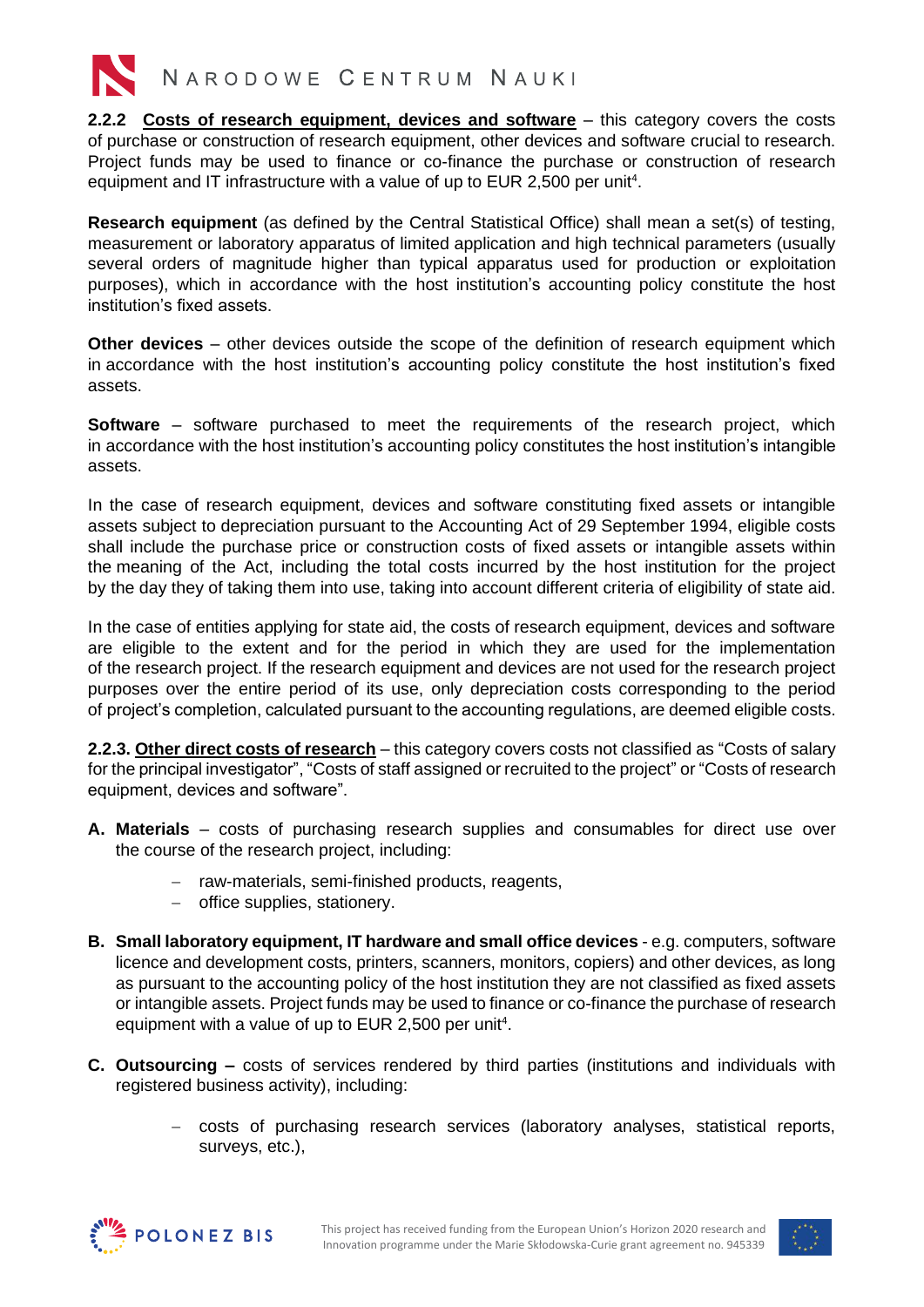

- − costs of purchasing other specialist services necessary for due completion of the research (proofreading, editing, graphics, consulting, monitoring, etc.),
- − costs of postal, courier and transport services directly related to the completion of a given research task,
- − costs of manuscript translation and editing, and
- − costs of premises rental, catering, etc., as necessary for the completion of the research tasks that include subjects/respondents.

In the case of publications governed by the Open Access Policy, costs of manuscript preparation for publication are eligible.

Recipients of salaries or scholarships funded by the NCN in the project may not be involved in research tasks as subcontractors directly or indirectly (via institutions that employ them).

- **D. Business trips costs** of business trips of research team members, including:
	- − costs of participation in seminars/conferences related to the subject of the project,
	- − costs of trips critical to the completion of the research, e.g. preliminary archival and library research, fieldwork, etc.,
	- − costs of principal investigator's trips to intersectoral secondment institutions outside the host institution's location.

The costs of business trips include:

- − daily allowances and reimbursement of travel expenses as set forth in the regulations passed pursuant to Article 775 § 2 of the Polish Labour Code,
- − personal insurance,
- − conference fees,
- − other costs, as long as they are considered justified and essential to the completion of the project, such as visas, medical tests, vaccinations, etc.

Costs of long-term trips may be eligible if they have been calculated in line with the principle of advisability and frugality, on the basis of the actual expenses.

- **E. Visits and consultations** personal costs (daily allowances, cost of travel expenses and accommodation) of individual visits by external collaborators and/or consultants closely related to the project, with the exception of the costs identified above as not eligible.
- **F. Collective investigators**  total cost of compensation for persons carrying out one-time responsibilities (e.g. interviewers,) and participants in research. The minimum number of such investigators is 5. This category does not include technicians and lab managers.

A detailed budget must be submitted, describing the purpose of the expenses and the overall cost as well as the number of benefit recipients, value and form of benefit (monetary or material).

- **G. Other costs** other costs that fall in none of the previous categories, such as:
	- − costs of purchasing data/databases or access thereto,
	- − specialist publications/teaching aids,
	- − costs of publications promoting science to the general public (provided that publications include information that the research project was funded by the NCN and under the Marie Skłodowska-Curie Actions (HORIZON 2020), as provided for in the funding agreement),